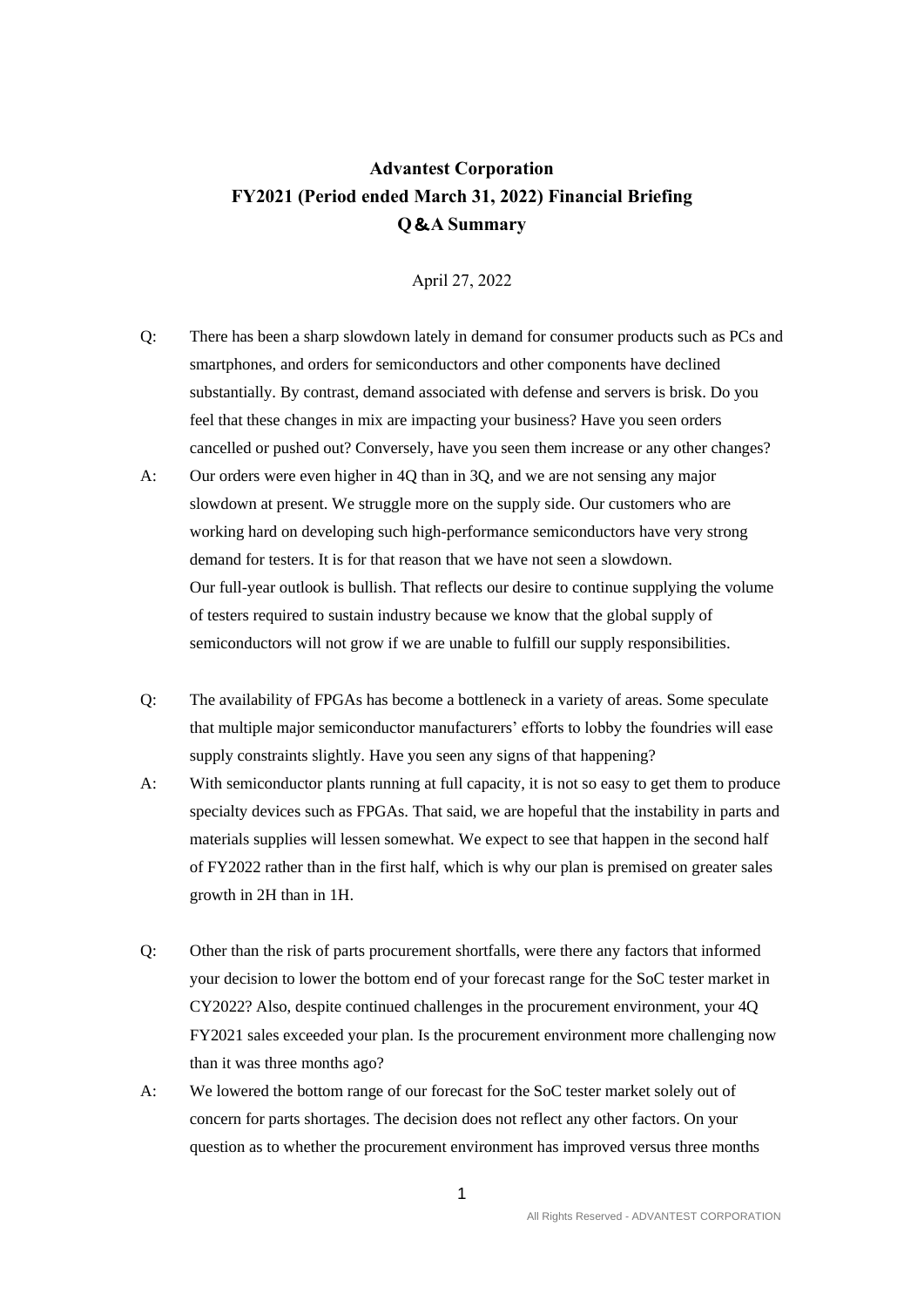ago, our perspective is that it has not improved at all. We are addressing issues that arise on a daily basis in order to sustain our supplies. Our 4Q FY21 sales may look like they were hardly up at all versus those of 3Q, but that is due to the limits of our capacity to procure rather than to any constraints imposed by our production capacity.

- Q: Could you tell us what percentages of your SoC tester sales for computing/ communications applications were accounted for by smartphones and high-performance computing (HPC), respectively, in FY2021 and what percentages are assumed by your FY2022 sales outlook? Do you expect computing/communications applications to continue to account for a substantial portion of your SoC tester sales, driven by HPC? If so, is it fair to assume that the current business environment is to your advantage?
- A: We think that HPC will account for a higher percentage than smartphone APUs (Application Processing Units) in FY2022. One market trend we anticipate in CY2022 is that of substantial growth in demand for testers for HPC applications within the computing/ communications category. This expectation is premised on growth in serverrelated demand, efforts to enhance performance by adopting leading-edge semiconductor technologies, and the adoption of 3D packages and other advancements that add to the number of testing processes required. This evolution in technology is resulting in longer test times. We have a high market share for HPC applications, and we see growth in the size of that part of the market as advantageous to us.
- Q: How do you expect your sales to split between 1H and 2H in FY2022? Given your expectation for issues procuring parts in 1Q and 2Q FY2022, do you believe that you will be unable to improve your sales in those quarters much beyond what they were in 4Q FY2021? Please also share what kind of pacing you anticipate for SoC tester sales between 1Q and 4Q in FY2022.
- A: We only disclose our sales outlook for the full year, but recently we have been generating roughly ¥120 billion in sales per quarter. Multiplying that by four gives you ¥480 billion, which you may say is less than our ¥510 billion guidance. However, we think that that figure is attainable for the full year given that we expect the situation with parts and materials procurement to improve in 2H. There may be some upside versus our outlook if the availability of parts and materials improves by more than we assume.
- Q: My question concerns margins. If quarterly sales for the Semiconductor & Component Test Systems segment were to exceed ¥100 billion somewhere in 2H, would the operating margin increase even with inflation in parts and materials costs?

2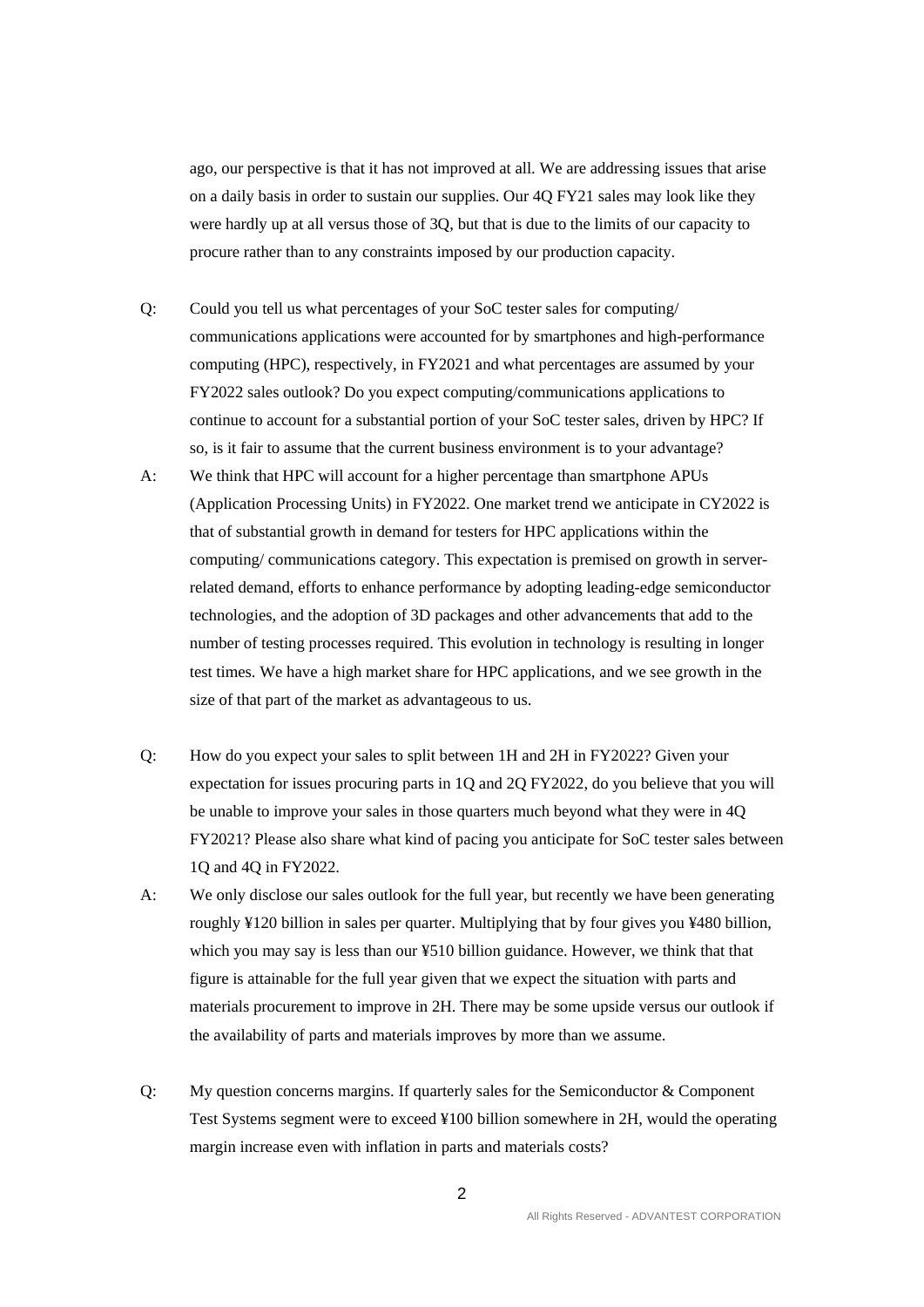- A: Given that we expect sales to be more concentrated in 2H, we naturally assume that our operating margin will be higher in 2H than in 1H.
- Q: Why do you expect sales at your system level test (SLT) business to rise 27% in FY2022? Is that premised on booking deals with new customers, or are you expecting to capture demand from existing customers?
- A: Our sales were around 38% higher in FY2021 than in FY2020. One reason that we expect 27% growth in FY2022 is that our customers are expanding their usage of SLTs. If you take smartphones as an example, SLTs were previously performed on the APUs and baseband for premium-tier smartphones. However, we now see increasing demand for SLTs for mid-tier and entry-tier smartphones as well. We therefore believe that the market is growing. In addition, we have engaged in M&A activity to broaden our base of recurring business, and we expect revenue from those recurring businesses to grow as more types of devices are tested using SLTs. We see this as another growth driver.
- Q: Do you see the potential for demand for HPC applications to grow in the SLT business as well in FY2022?
- A: We believe that like smartphones, HPC applications will be a growth driver for SLT demand going forward.
- Q: Why were orders greater than you had expected in 4Q? Was it because of longer lead times for your testers or because real demand was better than you had anticipated?
- A: 4Q orders exceeded our internal plan by a total of ¥50 billion. ¥34 billion of that overshoot came from SoC tester orders, breaking down to 60% from computing/communications; 30% from display driver ICs; and 10% from automotive, industrial, and consumer devices. Growth in devices using leading-edge processes drove tester demand. Around ¥6 billion of the overshoot came from memory tester orders, ¥7 billion from the portion of the Mechatronics Systems segment that tracks the tester business, and ¥3 billion from the Services, Support & Others segment, where it was the season for maintenance contract renewals.

Our product lead times are around nine to 10 months, which is longer than three months ago. Many of our customers are ordering based on production plans that extend farther out than they traditionally have, with some placing orders in attempts to secure capacity for testers that they will need as far as one year out. Some may express concern over cancellation risk, but given current conditions, our customers are securing the wafers and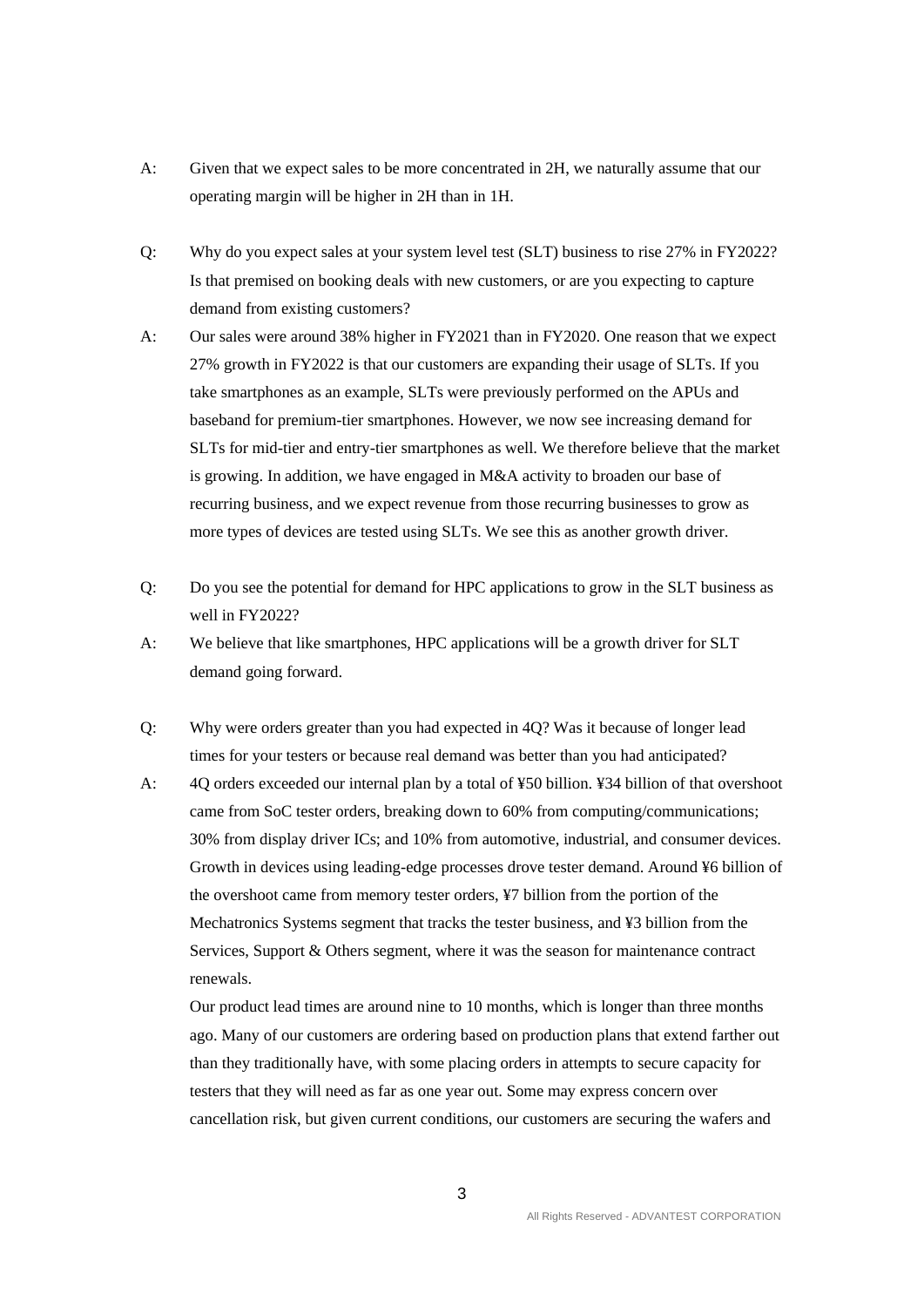the production equipment that they need based on a long-term view of real demand. As such, we see little risk of cancellations.

- Q: Could you give us some additional color on what potential you see when you say that you expect parts and material availability to improve a little during 2H?
- A: Semiconductor components are the most difficult to procure. We have been engaged in negotiations since last year, and now a variety of efforts of being undertaken to increase productivity. For example, we are sending our engineers to our customers' fabs to help them increase their yields, and the semiconductor manufacturers themselves are investing in adding to their production capacity. We expect these efforts to produce benefits starting at the end of 2022 and continuing through 2023.
- Q: You said that customers placing orders in 4Q were asking for delivery dates six to nine months out, or even one year out in some cases. Is it fair for us to assume, then, that you expect to recognize sales on your 4Q orders during the course of FY2022? Also, I believe that the volume of inquiries you receive and sales negotiations you undertake before officially booking orders is several times larger than your actual orders. Could you describe the scale of business you are seeing at that negotiation stage?
- A: We had an order backlog of ¥394.7 billion at the end of FY2021 that included the ¥199 billion in orders we booked in 4Q. We expect the entirety of that backlog to translate into sales during the course of FY2022. We are also seeing a constant stream of customers coming to negotiate orders that will translate into sales in FY2023. We did not announce an order outlook today, but our orders are not slowing down at present.
- Q: Your FY2022 capex plan and R&D budget look quite ambitious. What direction are you planning for this increased investment to take you in?
- A: The R&D spending is primarily to add tester developer headcount. The increase in capex is because we are poised to ramp up equipment installations at our plant in Phoenix in the US as part of a production capacity increase aimed at expanding our recurring business, which is a plan we announced last year. Also, because our business has expanded, we need more system and application engineers to provide local support to our customers around the world. It may seem that our profits are not growing as much as our sales, but this is due in part to strategic investing designed to ensure that we do not miss out on any business opportunities by securing the necessary resources for our operations in every location.